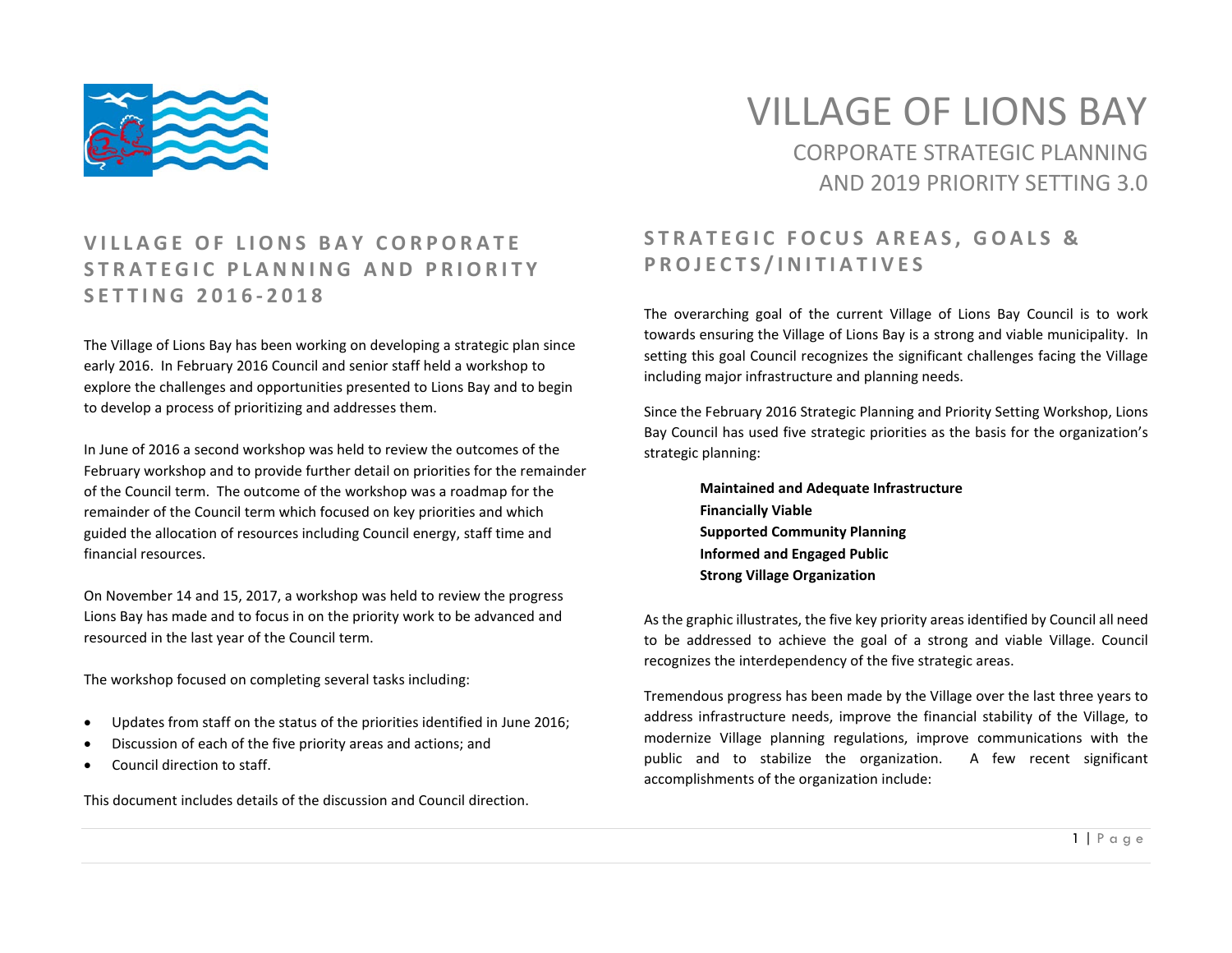- Completed and adopted a comprehensive 30-year infrastructure master plan
- Secured voter approval for up to \$3M in loan funding for infrastructure
- Selling road-ends to fund acquisition of waterfront land for municipal needs, and to create a cash reserve for internal loans



• Multiple operating improvements in water infrastructure (new pressure relief valves at PRV stations and new chlorine & turbidity analyzers at both treatment plants), safety improvements, a new infiltration gallery at Magnesia Creek Intake and reconstruction of the Harvey Intake weir both through NBCF2 grant funding (66% of \$369K), water storage facility and network upgrades through CWWF grant funding (83% of \$2.71M), a 50% reduction in water waste through leakage control and

pressure management, elimination of Boil Water Advisories, improved SCADA, Outdoor Water Use Bylaw and Water Shortage Plan, strategic water supply planning via a long-term hydrology study in cooperation with UBC; water pipeline feasibility research; property purchased for a future desalination plant if necessary; and shovel-ready plans for Bayview Drainage & Road Improvement Project (DRIP)

- Modernized zoning bylaw: marine parks, cottages, Community Amenity Contributions, regulated Short Term Rentals
- Improved community communications: new website, new and improved communications media, created emergency notification system, improved consultation framework and processes
- Completed a core services review for Public Works
- Stabilization of organization and negotiation of new collective agreement
- Consolidation of all bylaws
- Completed review of SCADA technical communications study
- Completed public landscaping plan funded through agreement with MOTI
- Implemented strategic changes to parking in Lions Bay
- Engaged community in consultation process for revitalization of Lions Bay Beach Park

At the December 2018 workshop Council began with a proposed set of goals and priorities for 2019 which build on and provide further detail of the goals and priorities of the previous strategic planning work.

Each of the strategic focus areas with goals and priority actions is outlined below with target timelines set out as:

- Short Term  $-1-2$  years
- Medium Term 2-4 years
- Long Term over 4 years (next Council).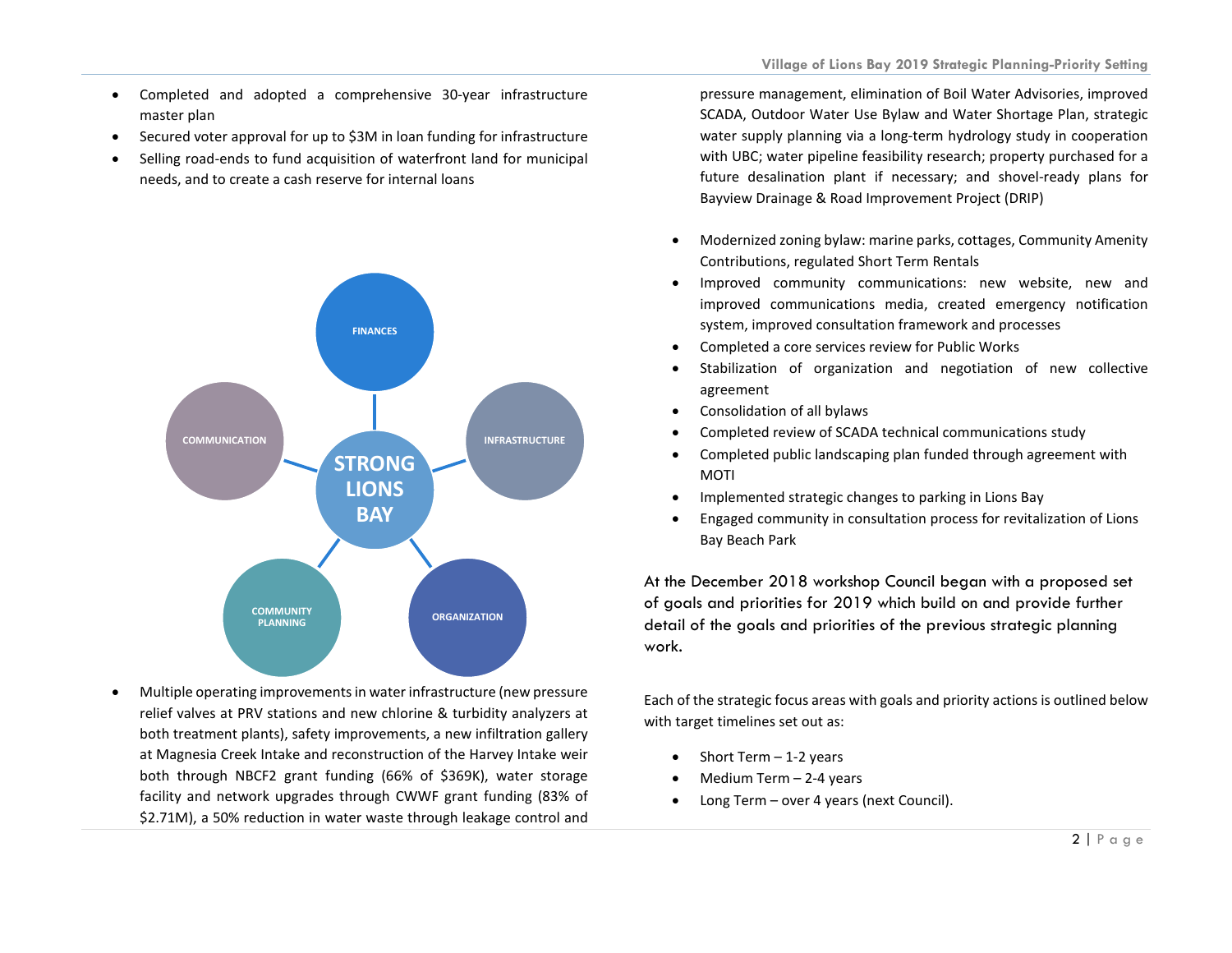# **MAINTAINED AND ADEQUATE INFRASTRUCTURE**

| <b>GOALS</b>                                                                                                                                                                                                                                                                                                  | <b>PRIORITY ACTIONS</b>                                                                                                          | <b>TARGET TIMELINE</b>                                  |
|---------------------------------------------------------------------------------------------------------------------------------------------------------------------------------------------------------------------------------------------------------------------------------------------------------------|----------------------------------------------------------------------------------------------------------------------------------|---------------------------------------------------------|
| <b>Adequately resource</b><br>maintenance of existing Lions<br>Bay infrastructure and<br>infrastructure spending based on<br>the long-range priorities of the<br>Infrastructure Master Plan.<br><b>Identify and meet service</b><br>standards and best practices<br>appropriate to the needs of Lions<br>Bay. | Manage CWWF1-funded Water Network Project to completion.<br>a <sub>r</sub>                                                       | <b>Short Term</b>                                       |
|                                                                                                                                                                                                                                                                                                               | Apply for ICIP grant for a portion of the remainder of the CWWF1<br>b.<br>project                                                | <b>Short Term</b>                                       |
|                                                                                                                                                                                                                                                                                                               | c. Apply for next round of infrastructure grant funding (expected<br><b>Spring 2019)</b>                                         | <b>Short Term</b>                                       |
|                                                                                                                                                                                                                                                                                                               | Progress cell tower project<br>d.                                                                                                | <b>Short Term</b>                                       |
|                                                                                                                                                                                                                                                                                                               | Implement Phase 1 of Lions Bay Beach Park improvement project,<br>e.<br>using Water-Access Capital Reserve funds where possible. | Phase 1 - Complete<br>Phase 2 – Short to Medium<br>Term |
| Meet critical standards and<br>industry best practices as they                                                                                                                                                                                                                                                | Support the UBC long-range watershed hydrology study<br>т.                                                                       | Ongoing                                                 |
| continue to evolve.                                                                                                                                                                                                                                                                                           | Kelvin Grove WWTP replacement study<br>g.                                                                                        | <b>Short Term</b>                                       |
|                                                                                                                                                                                                                                                                                                               | Develop Stormwater Management Plan<br>h.                                                                                         | Short to Medium Term                                    |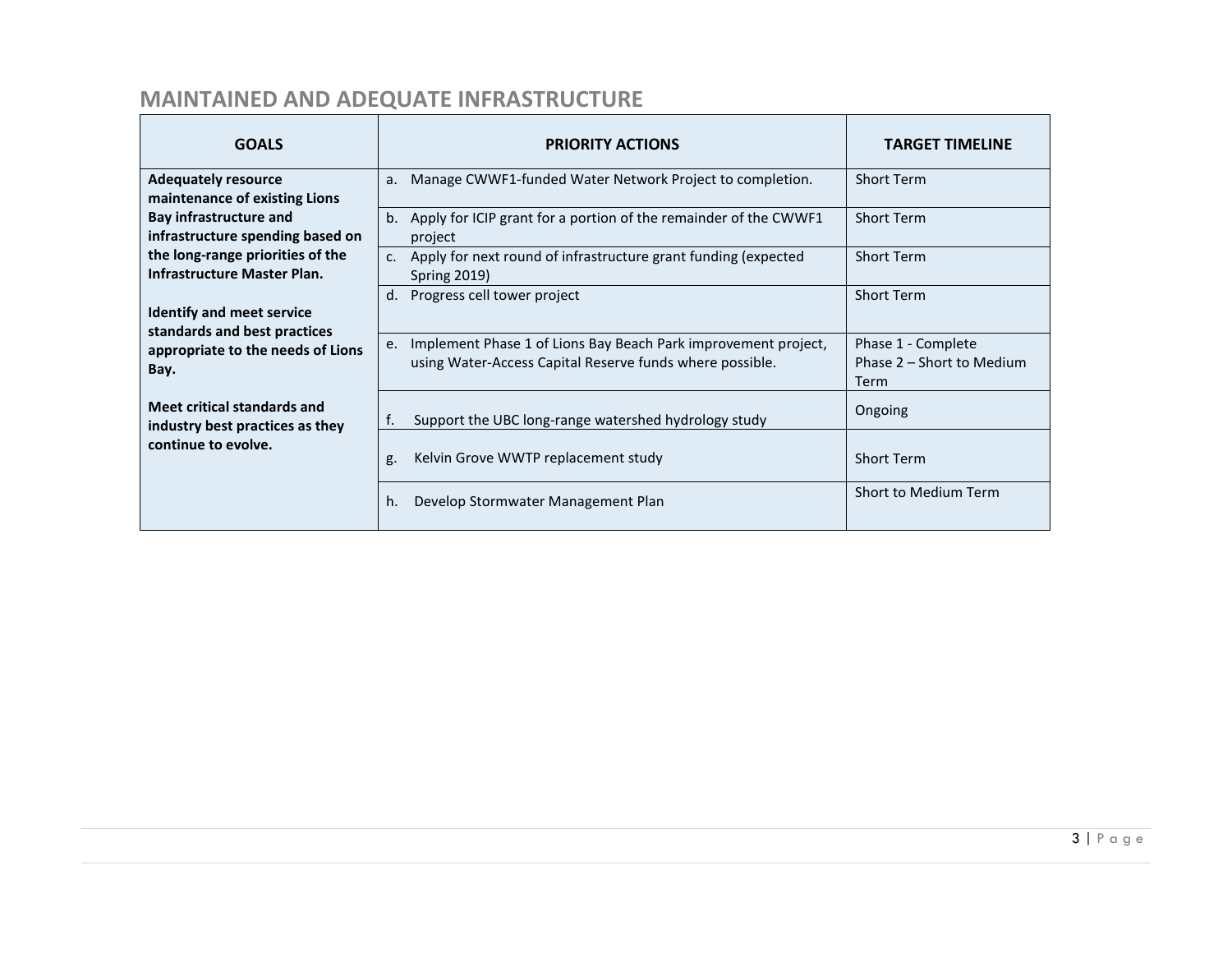#### **FINANCIALLY VIABLE**

| <b>GOALS</b>                                                       | <b>PRIORITY ACTIONS</b>                                                         | <b>TARGET</b><br><b>TIMELINE</b> |
|--------------------------------------------------------------------|---------------------------------------------------------------------------------|----------------------------------|
| <b>Ensure the municipality has</b><br>adequate long-term financial | a. Apply for all suitable Infrastructure Grants                                 | Ongoing                          |
| resources to sustain core<br>work and strategic priorities.        | b. Advocate for small community concessions on gas tax and<br>rural allowances. | <b>Short Term</b>                |
| Pursue a capital reserve                                           | Complete work on a comprehensive Asset Management Plan.<br>$c_{\cdot}$          | <b>Short Term</b>                |
| policy to meet the<br>requirements of a<br>comprehensive Asset     | Complete sale of municipally-owned lot at 52 Brunswick.<br>d.                   | <b>Short Term</b>                |
| <b>Management Plan.</b>                                            | Proceed with sale of municipally-owned lot in Upper Kelvin<br>e.<br>Grove.      | <b>Short Term</b>                |
| Utilize grant and debt                                             |                                                                                 |                                  |
| funding for spending on new                                        |                                                                                 |                                  |
| and replacement assets for                                         |                                                                                 |                                  |
| future generations, and                                            |                                                                                 |                                  |
| eligible funding for operating                                     |                                                                                 |                                  |
| costs and addressing the                                           |                                                                                 |                                  |
| infrastructure gap.                                                |                                                                                 |                                  |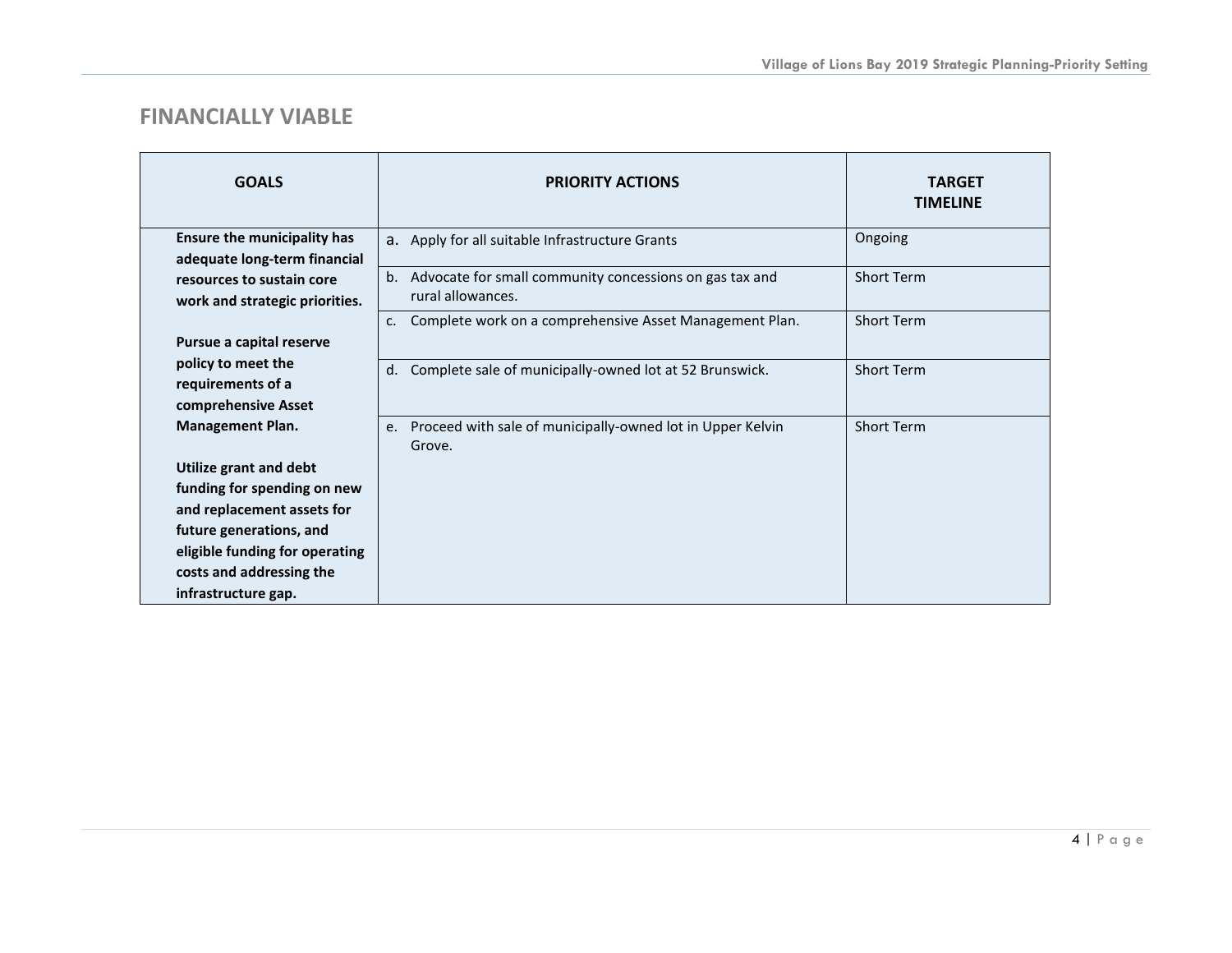### **SUPPORTED COMMUNITY PLANNING**

| <b>GOALS</b>                                                                                                                                          | <b>PRIORITY ACTIONS</b>                                                                                                                                                            | <b>TARGET TIMELINE</b>                                                                                                 |
|-------------------------------------------------------------------------------------------------------------------------------------------------------|------------------------------------------------------------------------------------------------------------------------------------------------------------------------------------|------------------------------------------------------------------------------------------------------------------------|
| Continue to enhance and<br>implement the Official<br><b>Community Plan (OCP) in order</b><br>to produce a prosperous, diverse<br>and vibrant complete | a. Adopt a new local Building Bylaw complying with new provincial<br><b>Building Act.</b>                                                                                          | <b>Short Term</b><br>Staff to review and bring<br>recommendations for new<br>Building Bylaw suitable for<br>Lions Bay. |
| community, accessible to                                                                                                                              | b. Apply for provincial License of Occupation for W2 Water Zones.                                                                                                                  | Long Term                                                                                                              |
| residents and welcoming to<br>visitors.                                                                                                               | c. Consider natural hazards Development Permits and associated<br>OCP amendment;                                                                                                   | <b>Short Term</b>                                                                                                      |
|                                                                                                                                                       | Complete Community Amenity Contribution (CAC) policy.<br>d.                                                                                                                        | <b>Short Term</b>                                                                                                      |
|                                                                                                                                                       | Develop and implement initiatives with SD45 to keep Lions<br>e.<br>Bay School open.                                                                                                | Short Term re. next steps                                                                                              |
|                                                                                                                                                       | Scope the effort to inventory, assess condition and manage<br>f.<br>trails in Lions Bay                                                                                            | <b>Short Term</b>                                                                                                      |
|                                                                                                                                                       | Develop a Boulevard Encroachment Bylaw to address<br>g.<br>encroachment and vegetation.                                                                                            | <b>Short Term</b>                                                                                                      |
|                                                                                                                                                       | Further develop the Emergency Management Plan.<br>h.                                                                                                                               | <b>Short Term</b>                                                                                                      |
|                                                                                                                                                       | Negotiate long-term provincial lease at Upper Brunswick, plan<br>i.<br>move of Public Works Yard there, complete community<br>consultation for redevelopment of the existing site. | <b>Short Term</b>                                                                                                      |
|                                                                                                                                                       | Support initiatives protecting glass sponge reefs in Howe<br>j.<br>Sound, establishing Howe Sound as a UNESCO Biosphere<br>Region, promoting a Howe Sound National Park.           | Ongoing                                                                                                                |
|                                                                                                                                                       | Work with Sea-to-Sky communities towards intra-region<br>k.<br>transit.                                                                                                            | Ongoing                                                                                                                |
|                                                                                                                                                       | Work with TransLink on the Lions Bay micro-shuttle pilot<br>I.<br>project.                                                                                                         | Short Term (Advocacy)                                                                                                  |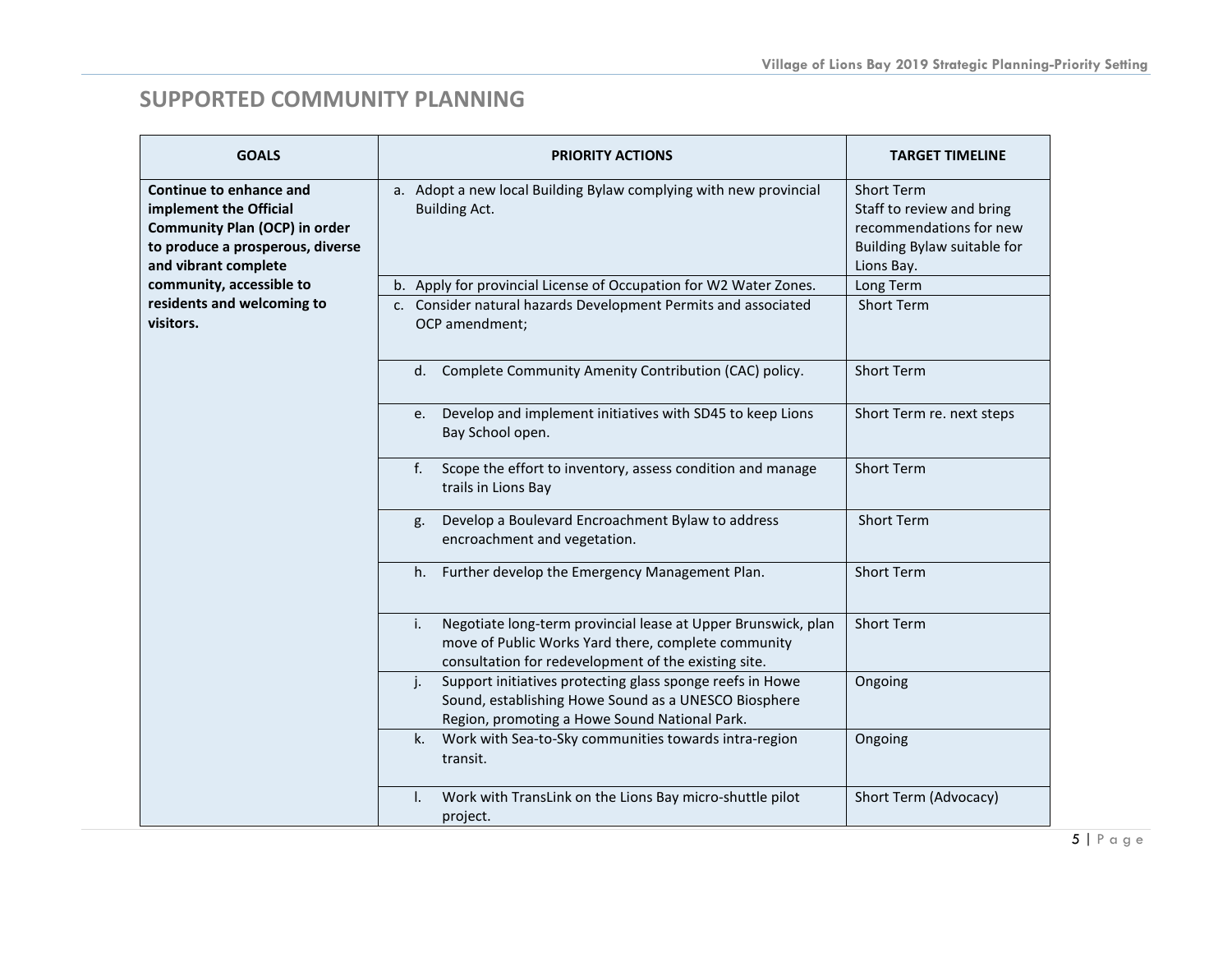|                | m. Through advocacy & representation, address high noise and<br>excessive accident risk on the Sea-to-Sky Hwy. | Short Term (Advocacy) |
|----------------|----------------------------------------------------------------------------------------------------------------|-----------------------|
| n.             | Work with developers regarding potentially developable                                                         | <b>Short Term</b>     |
|                | properties                                                                                                     | <b>Medium Term</b>    |
| 0.             | Council Consideration of options for future of Oceanview                                                       | Short Term            |
|                | Road ROW                                                                                                       |                       |
| D <sub>1</sub> | <b>Boundary Discussions with:</b>                                                                              | Long Term             |
|                | West Van re. amalgamation                                                                                      |                       |
|                | SLRD re. support for VoLB expansion                                                                            |                       |
|                |                                                                                                                |                       |

### **INFORMED AND ENGAGED PUBLIC COMMUNICATIONS**

| <b>GOALS</b>                                                                                       | <b>PRIORITY ACTIONS</b>                                               | <b>TARGET TIMELINE</b> |
|----------------------------------------------------------------------------------------------------|-----------------------------------------------------------------------|------------------------|
| <b>Facilitate an informed and</b><br>engaged public by proactive and<br>transparent communication. | Utilise outside consultants for select community consultations.<br>а. | Ongoing                |
|                                                                                                    | Promote Village Update and Lions Bay Alert<br>b.                      | Ongoing                |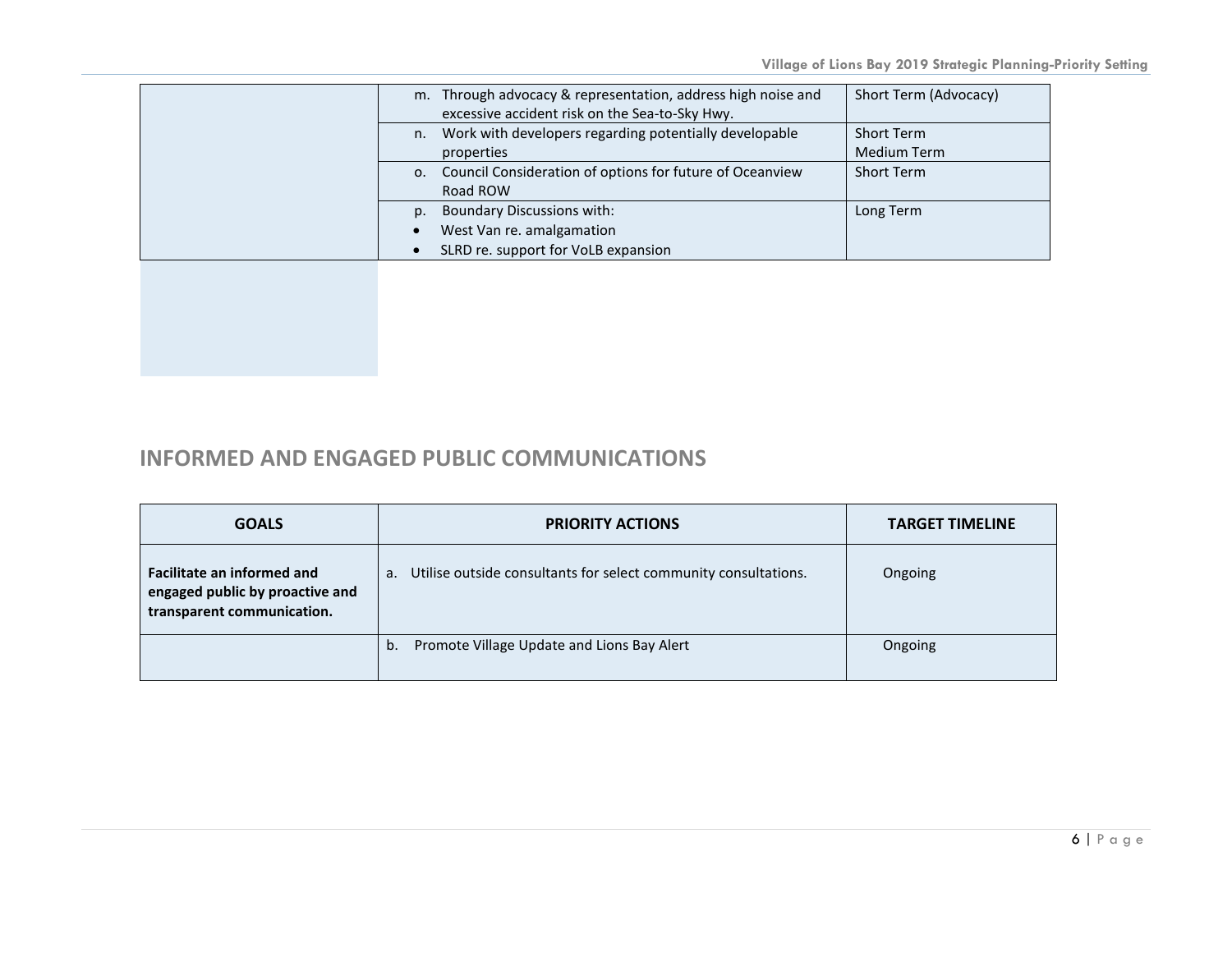## **STRONG VILLAGE ORGANIZATION**

| <b>GOALS</b>                                                                                                                                                                                                                      | <b>PRIORITY ACTIONS</b>                                                                                                                              | <b>TARGET TIMELINE</b>                                                                |
|-----------------------------------------------------------------------------------------------------------------------------------------------------------------------------------------------------------------------------------|------------------------------------------------------------------------------------------------------------------------------------------------------|---------------------------------------------------------------------------------------|
| Support a motivated, fulfilled,<br>high-functioning and stable staff<br>organization capable of<br>innovatively meeting the core<br>work and statutory requirements<br>of the organization and Council's<br>strategic priorities. | Build staff skills in customer service, communication,<br>a.<br>administration, planning, finance, IT, records management &<br>emergency management. | Ongoing                                                                               |
|                                                                                                                                                                                                                                   | b. Hire a part-time emergency planning coordinator.<br>[Review staffing levels]                                                                      | <b>Short Term</b>                                                                     |
|                                                                                                                                                                                                                                   | Commence strategic planning for LBFR service levels.<br>$\mathsf{C}$ .                                                                               | Short Term for Burn Bldg.<br><b>Medium Term for LBFR</b><br><b>Strategic Planning</b> |
|                                                                                                                                                                                                                                   | Build relationships with local First Nations<br>d.                                                                                                   | Ongoing                                                                               |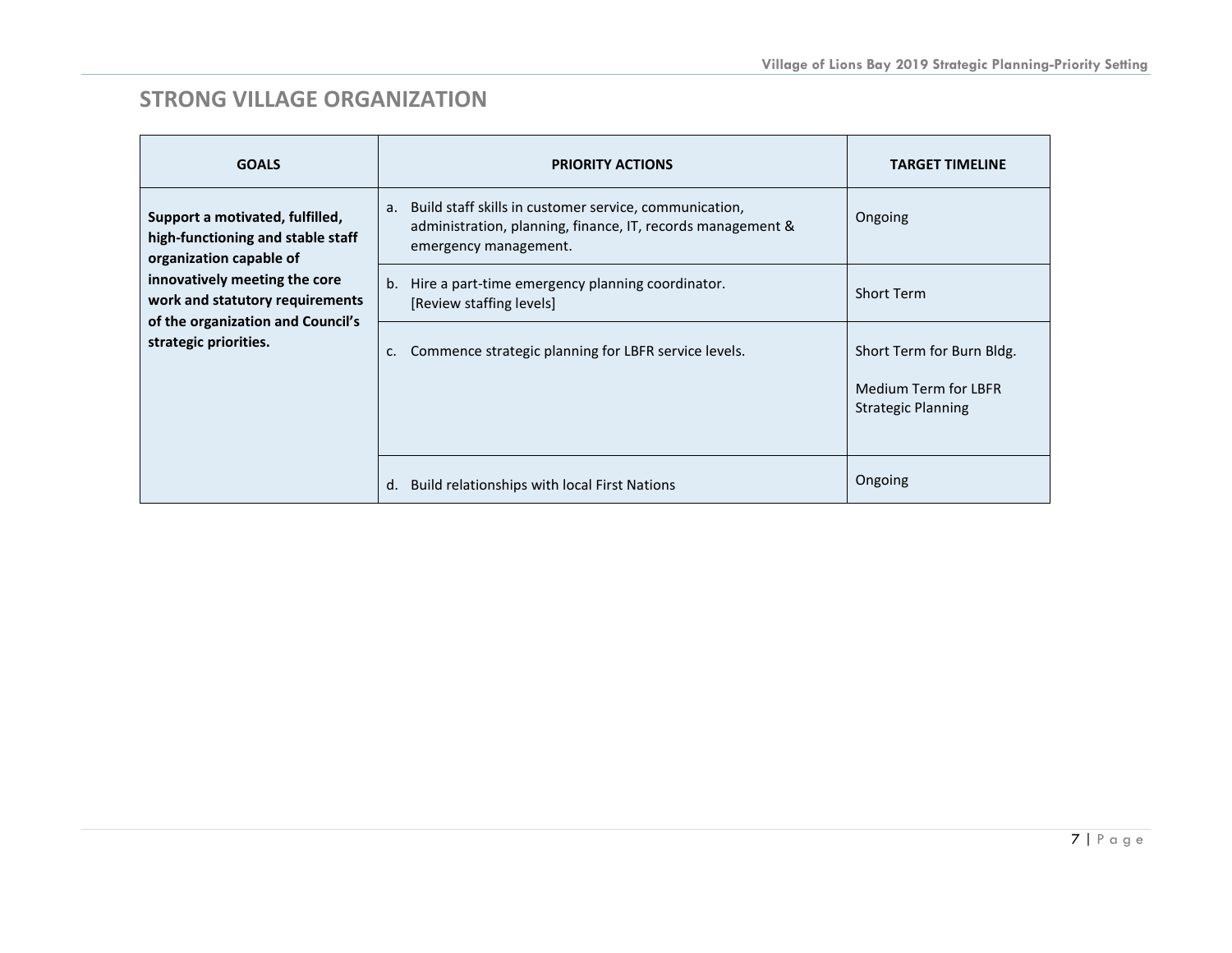# **MISCELLANEOUS PROJECTS (CORE WORK+)**

| <b>GOALS</b>                                                                                                 | <b>PRIORITY ACTIONS</b>                                                                                                  | <b>TARGET TIMELINE</b> |
|--------------------------------------------------------------------------------------------------------------|--------------------------------------------------------------------------------------------------------------------------|------------------------|
| Initiate and manage various<br>projects to support the goals and<br>objectives of the key strategy<br>areas. | Policies: Purchasing, Communications, Trails Management, Risk<br>a.<br>Management, Volunteers, Fire Service Level        | Short Term and Ongoing |
|                                                                                                              | Bylaws: Indemnification, Delegation, Noise, Civic Addressing, Blvd.<br>b.<br>Encroachment, Water, Sewer, and Solid Waste | Short Term and Ongoing |
|                                                                                                              | Asset Management Plan refinements<br>c.                                                                                  | Short Term and Ongoing |
|                                                                                                              | d. Hire a consultant to draft DCCs and Subdivision Servicing Bylaws                                                      | <b>Medium Term</b>     |
|                                                                                                              | e. Initiate part-time RCMP position                                                                                      | <b>Short Term</b>      |
|                                                                                                              | <b>Business Licensing</b><br>f.                                                                                          | <b>Medium Term</b>     |
|                                                                                                              | Lions Bay Alert<br>g.                                                                                                    | <b>Short Term</b>      |
|                                                                                                              | h. Brunswick Hill Landfill Closure                                                                                       | <b>Medium Term</b>     |
|                                                                                                              | Subdivision and Cottage Applications<br>$\mathbf{L}$                                                                     | <b>Short Term</b>      |
|                                                                                                              | Risk Mngt. Plan for 63 Brunswick                                                                                         | <b>Medium Term</b>     |
|                                                                                                              | Intake Access Roads<br>k.                                                                                                | Core                   |
|                                                                                                              | <b>LBFR Burn Building</b><br>Ъ.                                                                                          | <b>Short Term</b>      |
|                                                                                                              | m. Oceanpoint fire protection                                                                                            | <b>Medium Term</b>     |